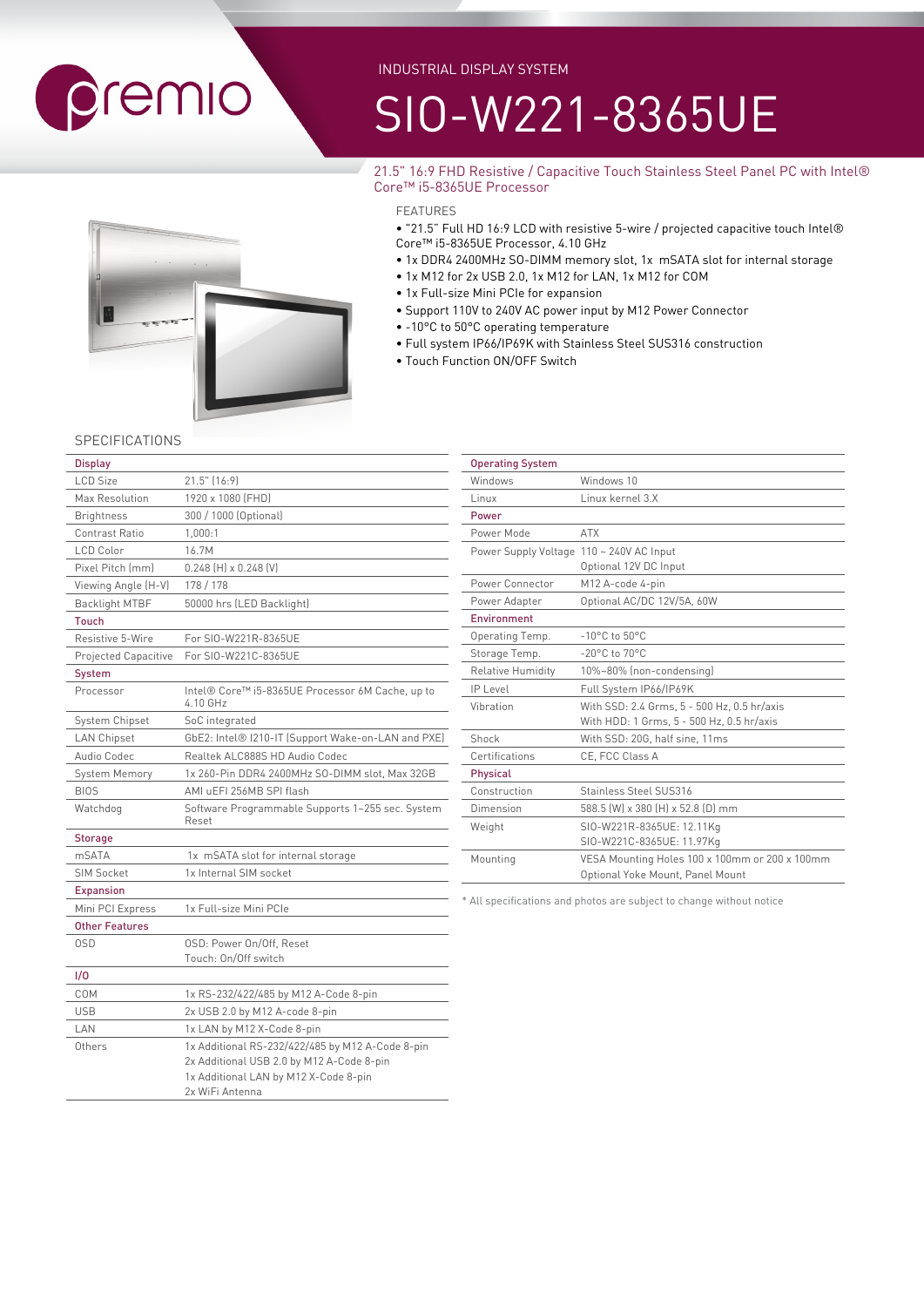premio

## SIO-W221-8365UE

EXTERNAL I/O MECHANICAL LAYOUT



**DIMENSIONS**